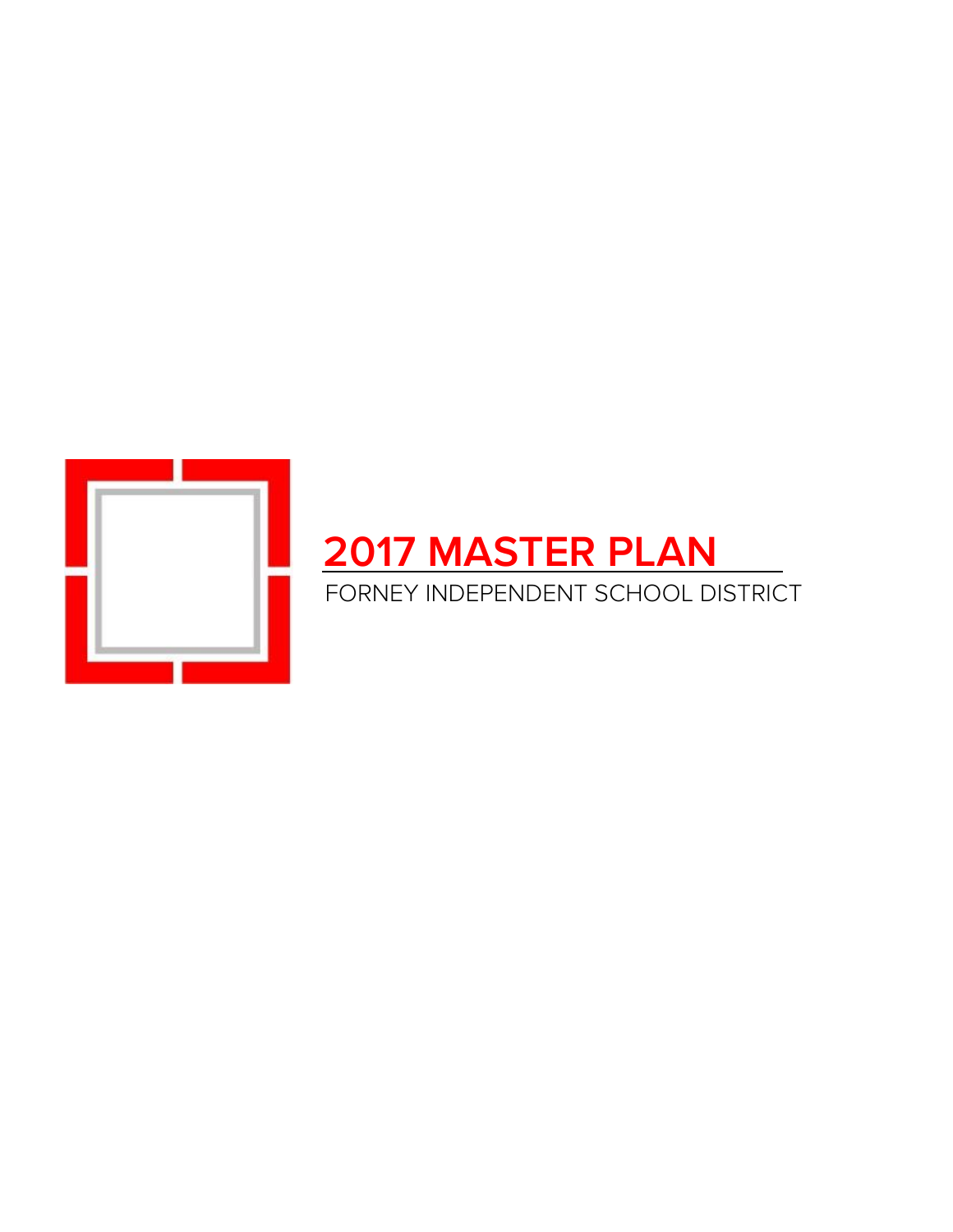Keith Bell, President Greg Pharris, Vice-President **Architecture** Mike White, Secretary **Gary Rademacher, AIA, Principal** Gary Rademacher, AIA, Principal Christopher Andrews, Board Member | Huckabee Barbara Jo Green, Board Member Scott Regan, Board Member Huckabee

Suzanne McWilliams, Superintendent | Kerri Ranney, AIA, VP Educational Practice Dr. Justin Terry, Deputy Superintendent | Huckabee John Chase, Chief of Financial Services Rick Geer, Chief of Human Services | Roberto Zuniga, AICP, Educational Planner Kim Morisak, Chief of Innovation & Information Services

## **Board of Trustees Master Planning Team**

Chad Johnson, Board Member LaTonya Whitfield-Horhn, AIA, Associate Principal

### **Administration Educational Planning**

Huckabee

Judy Webber, Chief of Learning Services | Mike Vermeeren, AIA, Educational Planner Huckabee

### **District Consultants**

Gallagher Construction, Construction Manager Live Oak Finance, Financial Advisor Templeton Demographics, Demographer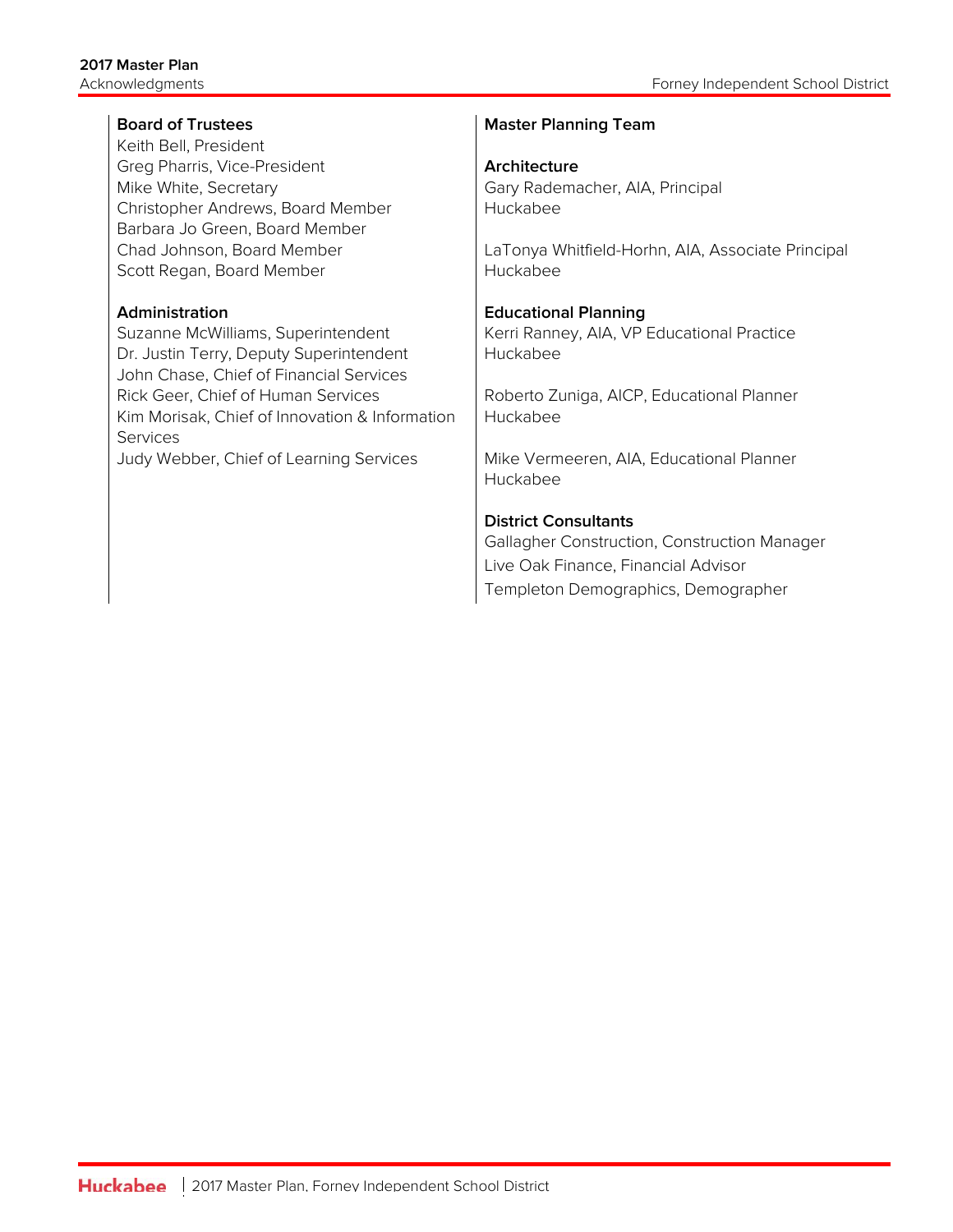Executive Summary

District Standards

Elementary Schools

Blackburn Elementary School Claybon Elementary School Criswell Elementary School Crosby Elementary School Henderson Elementary School Johnson Elementary School Lewis Elementary School Rhea Elementary School Smith Elementary School

# Middle Schools

Brown Middle School Warren Middle School

# High Schools

Forney High School North Forney High School Forney Academic Center

# Auxiliary Facilities

Central Administration Building

# Appendix

Demographics Existing Vacant Property Inventory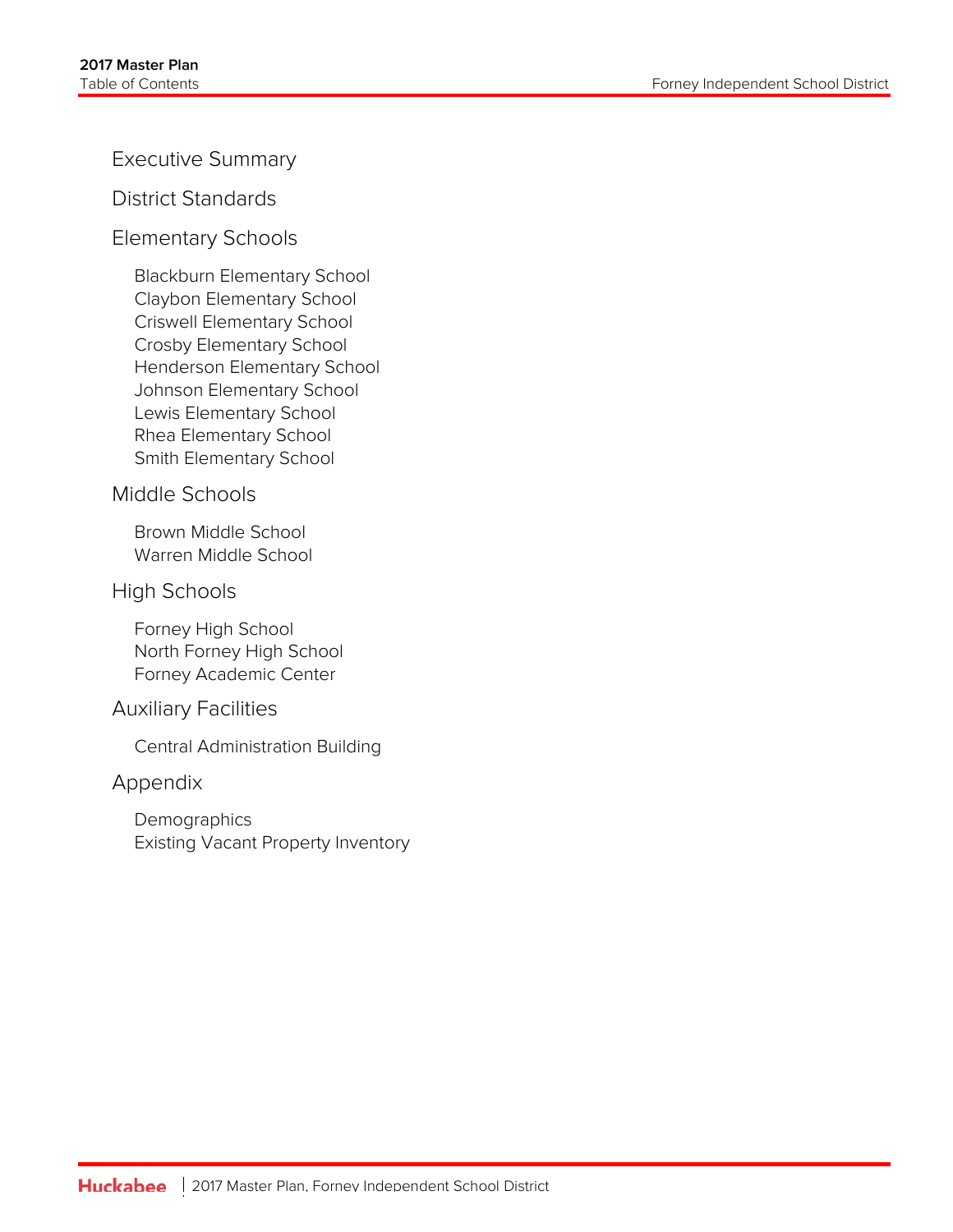The intent of this Long-Range Plan is to outline current and future capital investment needs of Forney Independent School District (FISD) over the next ten years. Some needs may be more critical than others, and this document will be used to assist FISD in the prioritization of the comprehensive needs across the District to begin to accomplish the shortterm goals and address the long-term needs across the District.

#### **PROCESS**

In order to facilitate a comprehensive planning process, Forney ISD engaged a large stakeholder group representing a good cross section of the district and community. The group was comprised of district and campus staff, board members, parents, community members and students. The group visited Huckabee's LEx Labs located at the BRIC in Waco. While there, the group went through the "battleship" process which facilitates a discussion about the direct relationship between the built environment and the educational vision of Forney ISD.

The following report represents Huckabee's findings and recommendations from data collected at a "Battleship" planning exercise on Sept. 20, 2016, at the LEx Laboratories at Baylor Research and Innovation Collaborative (BRIC) in Waco. This report addresses preliminary findings from Huckabee's long range planning process for the Forney Independent School District.

It is important to note this information was preliminary in nature; it did not include the adjacencies component of our planning exercise or any other contextual analysis Huckabee conducted.

Huckabee's findings were limited to the FISD community's input on desired culture, experiential aspects and spatial quality as they relate to the district's educational goals. The results also include future expectations on furniture, instructional tools, and technology.

Our report is divided as follows:

- 1. Description of Battleship Planning Exercise
- 2. Analysis Methodology
- 3. Findings
- 4. Recommendations

#### Description of Battleship Planning Exercise

Huckabee's Battleship exercise is a community workshop aimed at correlating subjective aspirations with objective actions believed to promote or further develop the educational goals of a school district. For the educational facilities

planner, this exercise is mainly a data gathering and consensus building tool to define the theme of the overall long range plan for the district. It can also help develop the spatial, furniture and technology design expectations for current and future facilities and specific projects of a plan.

Participants are presented a matrix in which columns represent the district's goals. The columns are bisected with six lines representing Culture, Experience, Space, Furniture, Instructional Tools and Technology. A seventh line is used for additional elements that further the district's objectives but might not fit within the preceding six categories.

Prior to our Battleship planning session, your district seemed



to conduct an internal planning workshop defining its educational philosophy and its 10 Brain/Mind beliefs. This workshop's final document and its results contributed greatly to the development of our matrix columns used by the Battleship participants. Our exercise is typically conducted with more general goals derived from the district's mission statement and graduate profiles. FISD also provided a large and diverse stakeholder group of the district's community, including administration, school principals, teachers, students and parents.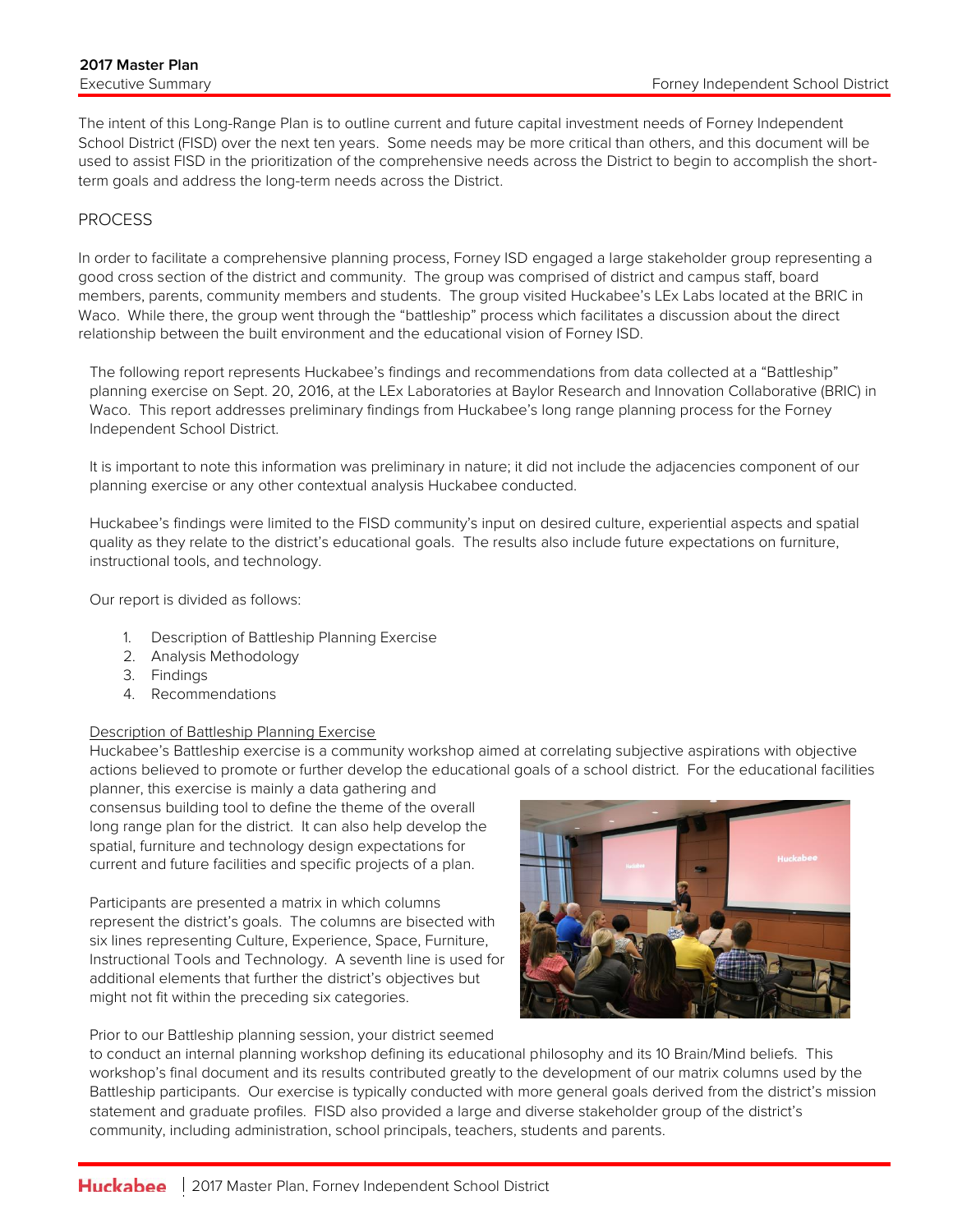#### **2017 Master Plan**

During the session, 24 aspirational statements were analyzed by the stakeholders. These statements were enough to produce two different matrixes, which were then organized by grade alignment: elementary, middle and high school. Discussion around each matrix lasted approximately two hours as participants rotated through two rounds of discussion. Each group developed action statements in the seven specific categories that could further each district goal. Overall, FISD participants provided 41 total matrixes.

#### Analysis Methodology

The 24 new matrix sheets, developed during the Battleship planning, were then organized. Each of the action statements were analyzed and compared to find similar themes. These similarities were organized in order of repetition, then distilled into overarching themes, desires and expectations for the facilities that shape FISD's instruction delivery, culture and the experience of both learners and teachers.

#### Findings

The planning session findings are organized into the following categories:

- Culture and Experiences
- Space and Furniture
- Instructional Tools and Technology

#### Culture and Experience

Our findings in Culture and Experience reflect a desire to learn in a safe environment where risk-taking and handson learning are encouraged and trust between the teacher and students is important. Group collaboration and multi-disciplinary approaches to problems were also critical issues.

| Culture                                                                            | Experience:                                                                                                                                                                                                                                                                                                                                                                                                            |  |  |  |  |
|------------------------------------------------------------------------------------|------------------------------------------------------------------------------------------------------------------------------------------------------------------------------------------------------------------------------------------------------------------------------------------------------------------------------------------------------------------------------------------------------------------------|--|--|--|--|
| Choice<br>(Choice is the single<br>common theme that stands<br>in all categories.) | Demonstrating knowledge (written, verbal or graphically); "Exit-ticket"<br>٠<br>Peer-to-peer learning/teaching<br>$\bullet$<br>Cross-grade learning; student as owner of benchmark on content mastery<br>Ability to work seating or standing; individual preference; learning style facilitation<br>Creativity output - personal, other and group preferences<br>Group size involvement for collaboration<br>$\bullet$ |  |  |  |  |
| Real world experiences<br>and relevance                                            | Student centered/led inquiry; hands-on learning<br>٠<br>Multi-disciplinary approach<br>$\bullet$<br>Learning styles facilitation to find relevance<br>$\bullet$<br>Expert lecturers (drawn from community and world at large)                                                                                                                                                                                          |  |  |  |  |
| Group collaboration                                                                | Large group sharing; small group reflection preferences<br>$\bullet$<br>Flipping classroom by working in school with applied knowledge as opposed teacher<br>content lecture<br>Peer to peer, student to teacher, teacher to student knowledge sharing<br>$\bullet$<br>Break-out focus: "Focus is a net, not a prison"<br>$\bullet$<br>Collaboration - Reflection cycle                                                |  |  |  |  |
| Growth mind-set<br>(as opposed to fixed mind-<br>set)                              | Learner encouragement to expand his/her learning abilities to grow them<br>٠<br>Knowledge as a shared value<br>$\bullet$<br>Learning by engagement                                                                                                                                                                                                                                                                     |  |  |  |  |
| Mistake and risk-taking<br>culture                                                 | Multiple settings: "fail-faster" to acquire solid knowledge<br>$\bullet$<br>Empower student teaching<br>$\bullet$<br>Hands-on laboratories<br>٠<br>PBL and inquiry-based learning<br>$\bullet$<br>Flexibility to applied lesson learned<br>$\bullet$                                                                                                                                                                   |  |  |  |  |
| Relationships                                                                      | Trusting environment<br>Building relationships through collaborations; failure and success cycle.<br>No judgmental policy on mistake<br>٠                                                                                                                                                                                                                                                                              |  |  |  |  |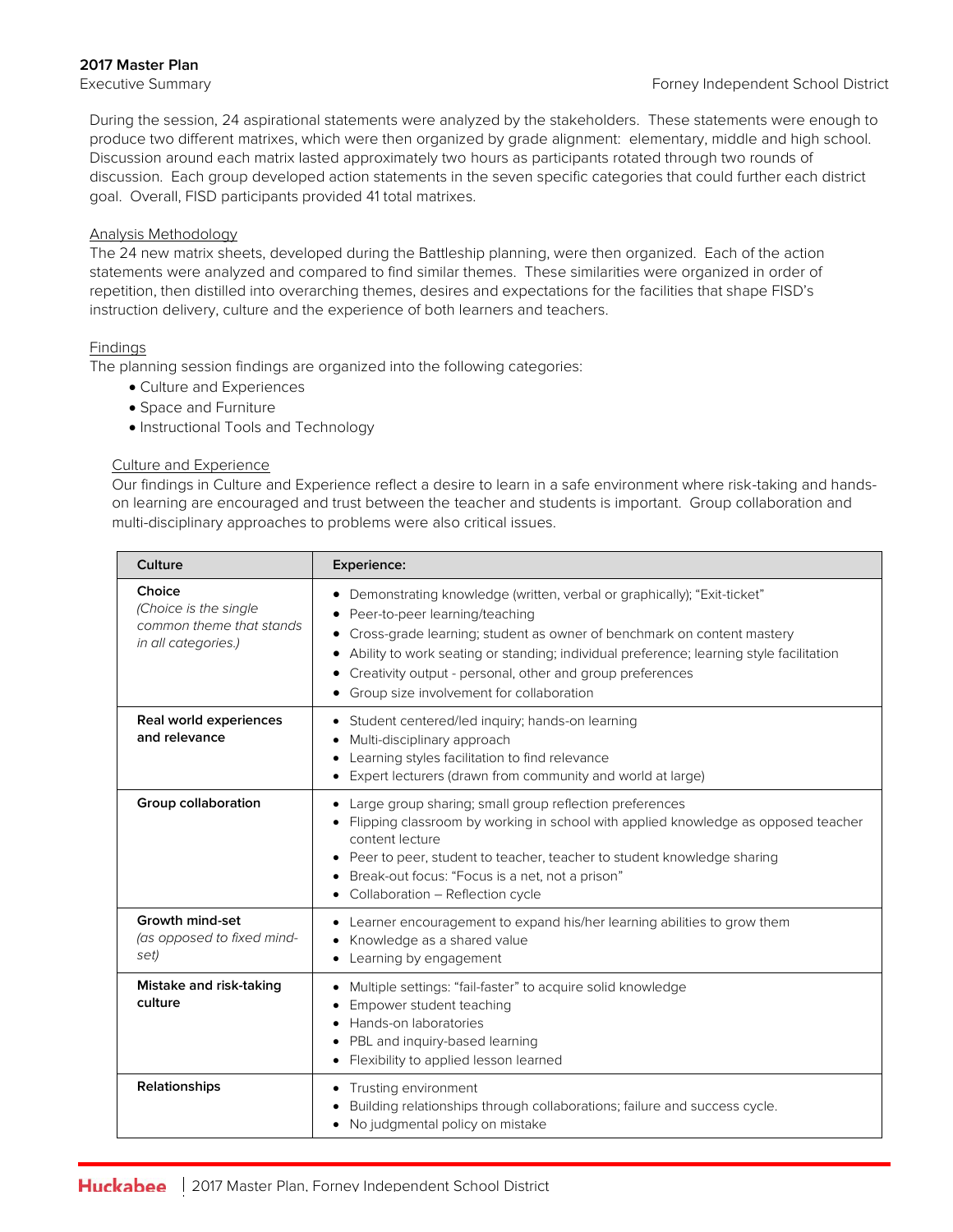#### Space and Furniture

Flexibility, choice and power-friendly technology are the three main themes that evolved during the session. The ability to change the learning environment and have a choice in how each environment is set up was important.

|                                         | <b>Space</b>                                                                                                                                                                                             | <b>Furniture</b>                                                                                                                                                                                                                                                         |  |
|-----------------------------------------|----------------------------------------------------------------------------------------------------------------------------------------------------------------------------------------------------------|--------------------------------------------------------------------------------------------------------------------------------------------------------------------------------------------------------------------------------------------------------------------------|--|
| Choice                                  | Group size accommodations (more<br>small group room availability)<br>Learning style preferences<br>Strong desire to use outdoor learning<br>spaces in available choices<br>Social and reflective options | • Mobility<br>Hard & soft seating options: "It's all about the<br>chairs"<br>Learning style preferences<br>Ease of use: height, ergonomics clear and easy to<br>operate<br>• Social and reflective options<br>Total separation of work surface and seating<br>components |  |
| Technology and<br><b>Power Friendly</b> | • Ease of access to network, power in<br>every space<br>Touch screen technology<br>Projection capability in all learning<br>spaces                                                                       | • Ease of access to network and power in every<br>space<br>Touch screen technology<br>projection capability in all learning spaces                                                                                                                                       |  |
| Flexibility                             | • Allow for different arrays of furniture<br>and size of room<br>cross learning - visibility and<br>collaboration interconnected spaces<br>Space variability and adaptability                            | • Allows for various arrays of furniture, expanded<br>mobility: weight and size<br>Cross learning - visibility and collaboration<br>interconnected spaces<br>Variability and adaptability                                                                                |  |
| <b>Openness</b>                         | Maximize space and reduce furniture,<br>space should foster mobility<br>No rows                                                                                                                          | N/A                                                                                                                                                                                                                                                                      |  |

#### **Instructional Tools and Technology**

The findings on Instructional Tools and Technology yielded solid guidelines for the future. There was an interesting take on technology applied to spatial quality that includes movable walls, garage doors, retractable walls, and glass screen doors and partitions.

Guidelines:

- Video production capable campuses with correspondent output technology availability
- Video is seen as an instructional tool or facilitator of tools.
- Accessibility of instructional tools and technology for afterschool hours
- Integrated platforms
- Interconnected real-time collaboration capable (chats, print, project and share)
- 50 percent technology and 50 percent face to face (old and new technology combination)
- Continuing education and training in technology and instructional tools
- At-home technology class/training availability
- Well-chosen platforms that grow with technology developments

#### **Recommendations**

This report is a qualitative distillation of a thoughtful process reflecting common themes from the participants who attended the exercise. It was a group effort from a cross section of the school district community. The findings are an applied interpretation of goals to help guide the planning and design process for new and existing facilities.

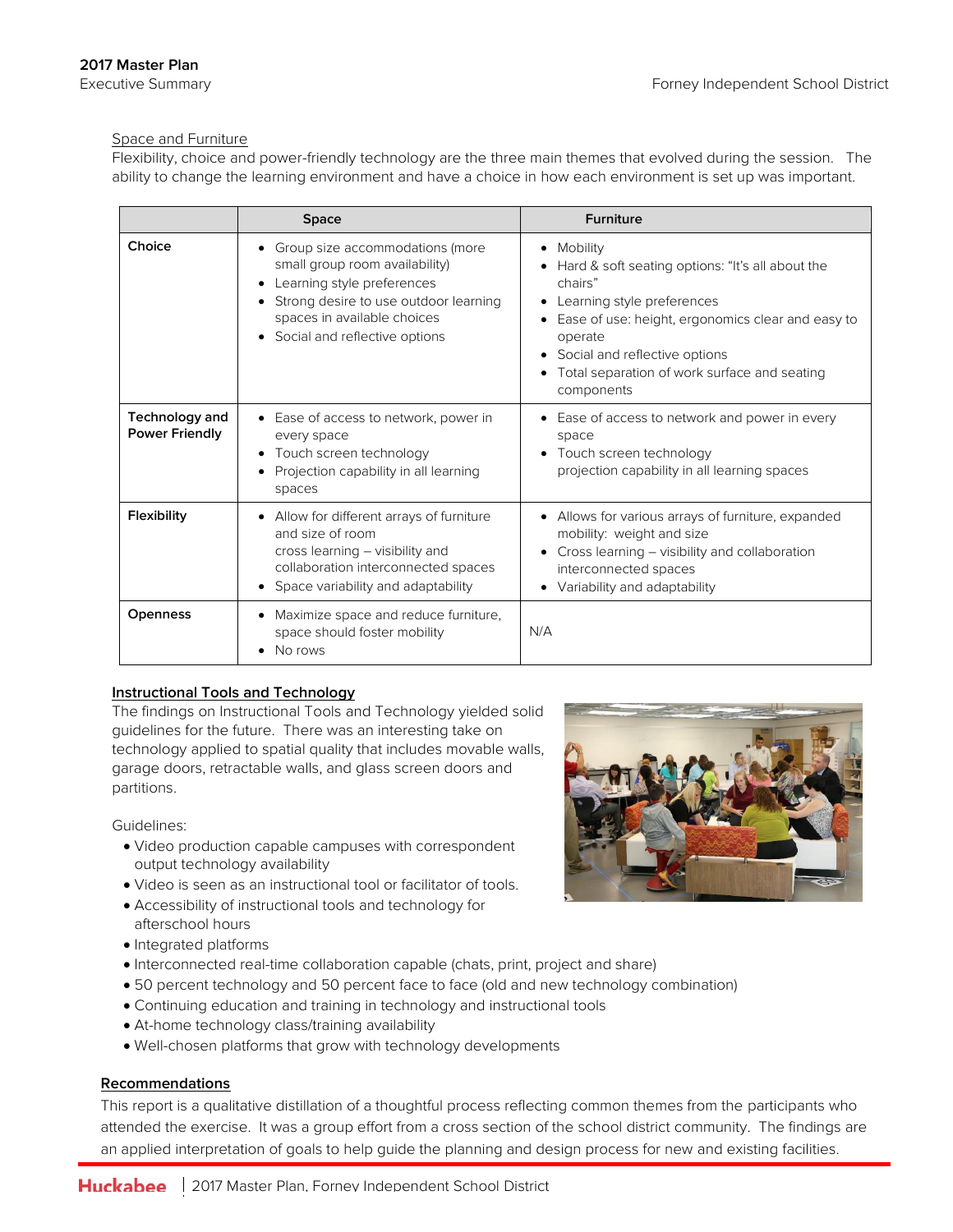Because this was a preliminary report from only one planning process component, we recommend the district validate these findings with, at minimum, the district's campus principal group. Their comments, critique and feedback are encouraged. The district should also test the findings of this exercise at each campus to assess the reality of implementing these goals.

Huckabee is pleased to provide you and your district with the findings of this interesting and exciting part of the planning process and look forward to our continuing relationship in developing the Forney Independent School District's long term plans.

Following the LEx Labs visit, Huckabee planning team members met with departmental employees to develop Educational Specifications. The draft copy of each grade alignment has been developed and submitted to Forney ISD in draft form for final review and approval. Forney ISD Administrators collaborated with Huckabee and Gallagher representatives to brainstorm options to address the project student growth. That team evaluated the options and more fully developed the most valuable option for Forney ISD balancing student and district needs, community expectations as well as financial and operational parameters. That option is presented in this 2017 Master Plan.

All identified needs are presented in one of the following categories: Growth, Aging and Evolving.

#### Growth

These needs are based entirely on population and community growth, as specified by current demographic reports. To better understand the effects of growth on individual facilities, this document references information about campus capacities.

*Items in this category will answer the question: What needs to be built, bought or added onto in order to accommodate community growth?* 

#### Aging

These needs are based entirely on physical conditions of existing capital investments. To provide some context for these types of needs, this document indicates the year that individual facilities were built (older facilities will typically need more work).

*Items in this category will answer the question: What needs to be fixed or replaced due to deteriorating physical conditions?* 

#### Evolving

Needs in this category reflect the changing of: program demands, instructional delivery objectives, security initiatives and general district/community expectations.

*Items in this category will answer the question: What needs to be acquired in order to move (or continue moving) in a new direction?*

#### INSTRUCTIONAL VISION

Across the District, Forney ISD is utilizing a variety of educational delivery methods, all aimed at achieving brain compatible instruction—instruction that leads to long-term memory penetration. The term educational delivery method refers to the general structure, pedagogy and classroom management principles utilized for classroom instruction. Forney ISD teachers are using Canvas, an online learning management system, and 1 to 1 Chromebooks (grades 4-12) to support a wide variety of collaborative and active (multi-sensory) learning experiences that are relevant, meaningful and enjoyable for students. Traditional teaching methods are still used throughout the district, when appropriate, but futurereadiness\*, blended learning\* and brain-compatible learning\* are becoming commonplace in Forney ISD classrooms. In order to further support the learning needs of students, in and out of the classroom, the District also promotes and facilitates transparency with parents and continues to generate more opportunities for teachers to collaborate. Overall,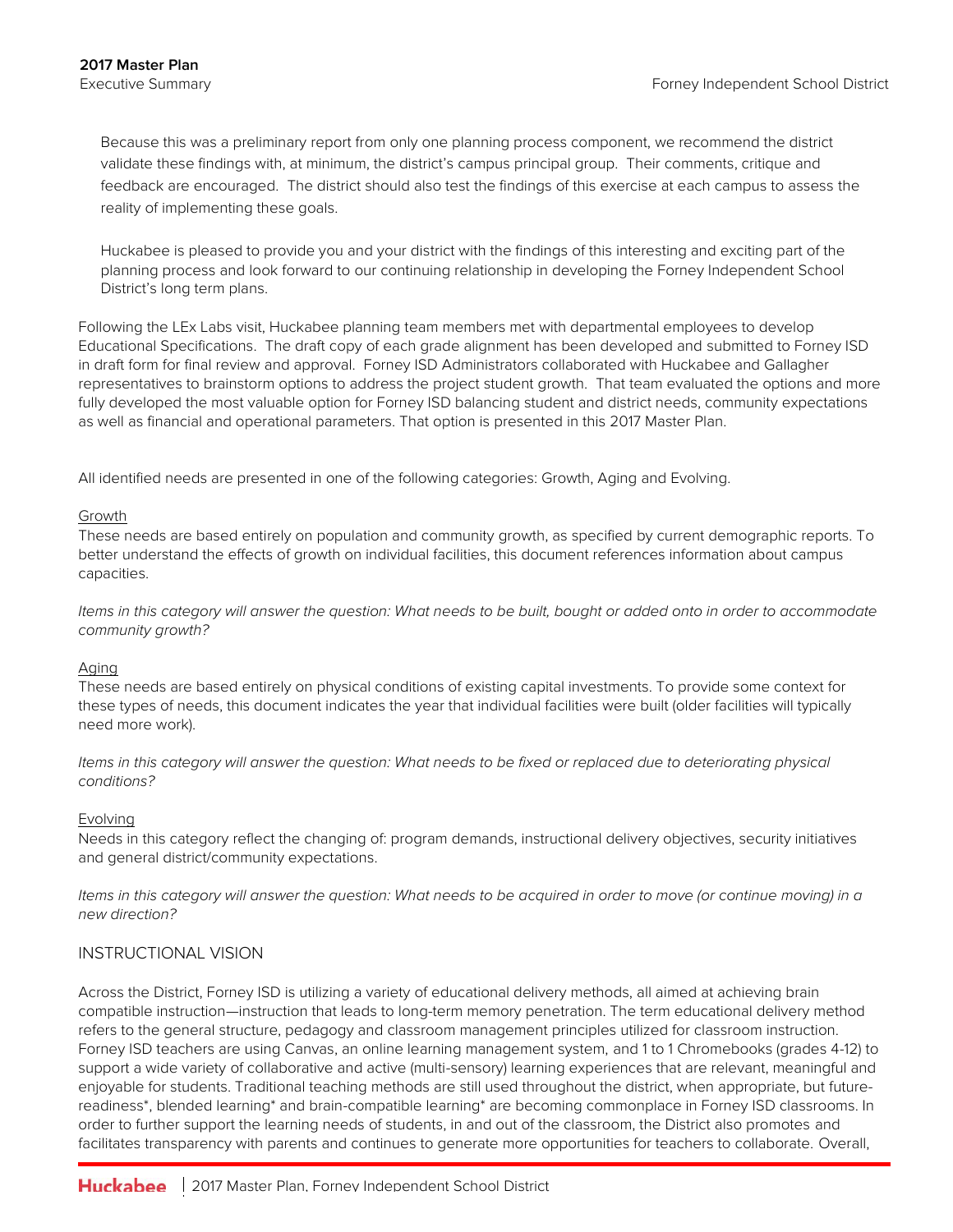#### **2017 Master Plan**

Forney ISD's educational model places emphasis on maximizing student engagement, positively impacting the learning experience and supporting a culture of student choice, relevance, collaboration, risk taking, and relationship-building.

\*Future-Readiness Method: Forney ISD recognizes that its teachers are preparing students for an undefined future. While mastery of traditional academic content remains a high priority, teachers also integrate curricula designed to build 21<sup>st</sup> century skills (creativity, collaboration, critical thinking, and communication), social-emotional learning (SEL) and digital/media literacy.

\*Blended Learning Method: This method provides a framework of the teacher as the authority figure as well as a facilitator. The traditional method is employed a portion of the time, and online instruction is used for the other portion of the instructional time. Teachers structure a course to identify the content best delivered in person and the content best learned through online resources. A good example of blended learning is a concept called the Flipped Classroom. This is where students utilize online resources at home for introduction to new concepts and use their time in the classroom to work with the teacher to delve deeper into those concepts, ask questions of the teacher and get answers immediately.

\*Brain-Compatible Learning Method: This method of instruction involves designing learning experiences that maximize long-term memory penetration. Teachers create relevant, meaningful and enjoyable lessons that make learning a pleasurable experience. New concepts are introduced in ways that allow for multiple entry points and multiple solutions paths to accommodate the unique and uniquely organized brains of their diverse learners. Student choice, curiosity, progression towards master, collaboration, real-world connections, and self-reflection are also important elements of a brain-compatible classroom. Finally, lessons are designed to engage student biology, emphasizing movement and multisensory experiences.

Forney ISD currently utilizes a traditional elementary school (K-6), middle school (7-8) and high school (9-12) grade level configuration. In order to better meet the needs of all students and provide collaboration for all teachers, Forney ISD is transitioning to a 4-level educational model. Beginning in the 2019 school year, FISD will utilize a K-4 Elementary, 5-6 Intermediate, 7-8 Middle school, and 9-12 high school grade level configuration.

#### FACILITIES RECOMMENDATION

#### Future Facilities

Additional capacity is needed in the district to address the growing student population at the elementary grades. While facility additions at each elementary school are an option, FISD needs to balance the challenges of a fast-growing student population with limited financial resources and a desire to minimize the impact to students across the district. As a result, Rhea Elementary and Smith Elementary will be converted into intermediate campuses serving students in grades 5 and 6. Along with this conversion, facility additions/renovations will increase the capacity of those two campuses by approximately 400-450 students and move two grade levels off of each elementary campus. These additions should be completed to open for the 2019-20 school year.

The District will continue to grow at all grade levels, but with the types of residential development throughout the community, the elementary population will most likely continue to grow at a slightly higher rate than the secondary levels. This will create the need for one (1) additional elementary school. Based on the demographics projects, this elementary school should have a capacity of approximately 750 students and be constructed in time to open for the 2024-25 school year. Below is the recommended 10 year facilities plan based upon current demographic projections, construction costs, and property values for the school district.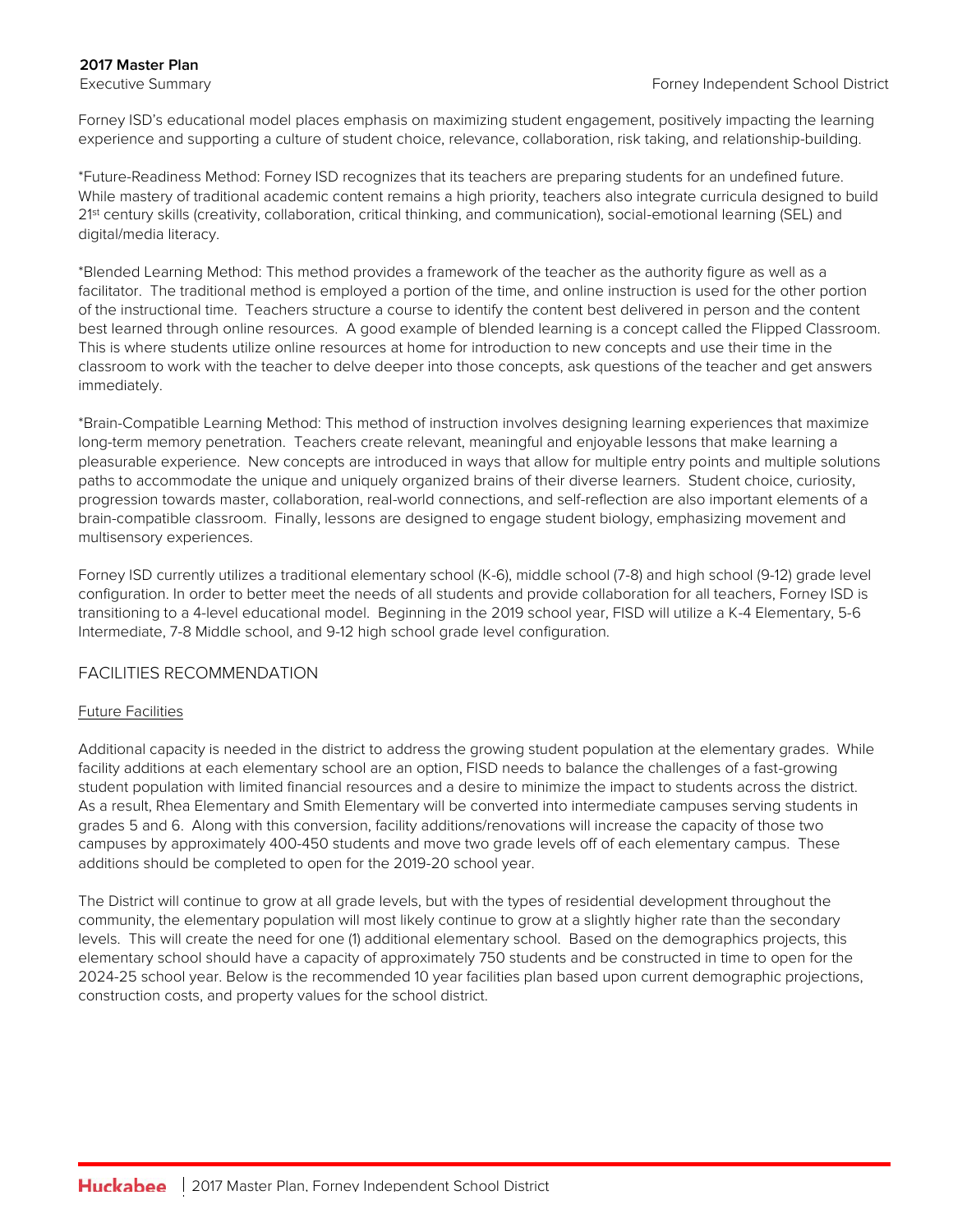| <b>Date</b>      | <b>I</b> Event                                                                    | <b>Estimated Cost*</b> | <b>Funding Source</b>                             |
|------------------|-----------------------------------------------------------------------------------|------------------------|---------------------------------------------------|
| July-August 2017 | <b>RFQ for AE Services</b>                                                        |                        |                                                   |
| Fall 2017        | Begin Design Process                                                              | \$500,000              | Remaining Construction Funds -<br>\$500,000       |
| Spring 2018      | <b>Begin Construction Bid Process</b>                                             | $\sqrt{50}$            |                                                   |
| Fall 2018        | Begin Conversion to Smith and Rhea<br>Intermediate to Add Classroom Capacity Only | \$13,000,000           | Remaining I&S Funds Available<br>$-$ \$36.000.000 |
| Fall 2019        | Open Smith and Rhea Intermediate                                                  |                        |                                                   |
| Fall 2024        | Open New Elementary on Southside**                                                | \$23,000,000           | Remaining I&S Funds Available<br>$-23,000,000$    |
| 2026-2027        | Develop Facility Plan for 2027-2037                                               | \$0                    |                                                   |

# **10 Year Facilities Plan**

\*Based upon 2017 construction estimates

\*\*Based upon 2016-17 Fall Demographic Report

While the current demographic projections, campus capacities and utilization studies, and financial projections show adequate capacity and funds to embrace the anticipated growth through the 10 year facilities plan, student enrollment increases or financial projections could differ from the projections. If this occurs and alternate solutions do not meet the needs of students or the district, portable classroom buildings may become necessary to address the rapid student growth.

#### Future Land Opportunities

In order to meet the future demand for school sites, the district has purchased property in past years for this purpose. Included in the 2006 bond election approved by voters was authorization to purchase \$6.2 million of land for future use. To date, the district has \$1.1 million of bond authorization remaining for this purpose.

There are several active and future master planned communities within the boundary of the school district. The district has discussed the possibility for locating future elementary school sites in the following develpoments:

- Devonshire
- Gateway
- Windmill Farms
- Wynne Jackson

All of the developers are interested in locating schools in their development. Some have even indicated the possibility of donating land to the school district.

#### TAX RATE INFORMATION

#### **Introduction**

The district currently utilizes Live Oak Public Finance as its financial advisory in all debt related transactions. Future estimates of student enrollment are derived from research provided by Templeton Demographics.

#### Tax Rate Summary

The current tax rate used for the payment of principal and interest for bonded debt is 50¢ per hundred dollar of property value. This rate cannot be increased above 50¢ in an effort to finance the construction, renovation, or equipment of school buildings. In fiscal year, 2017, excess funds generated above what was necessary to pay the debt service were used for the early retirement of debt. The District believes it is fiscally responsible to pay down debt as quickly as possible. Therefore, the district plans to keep future year debt service tax rates at 50¢. Any excess proceeds generated will be used to early retire existing debt or fund principal and interest payments for new construction need for student growth.